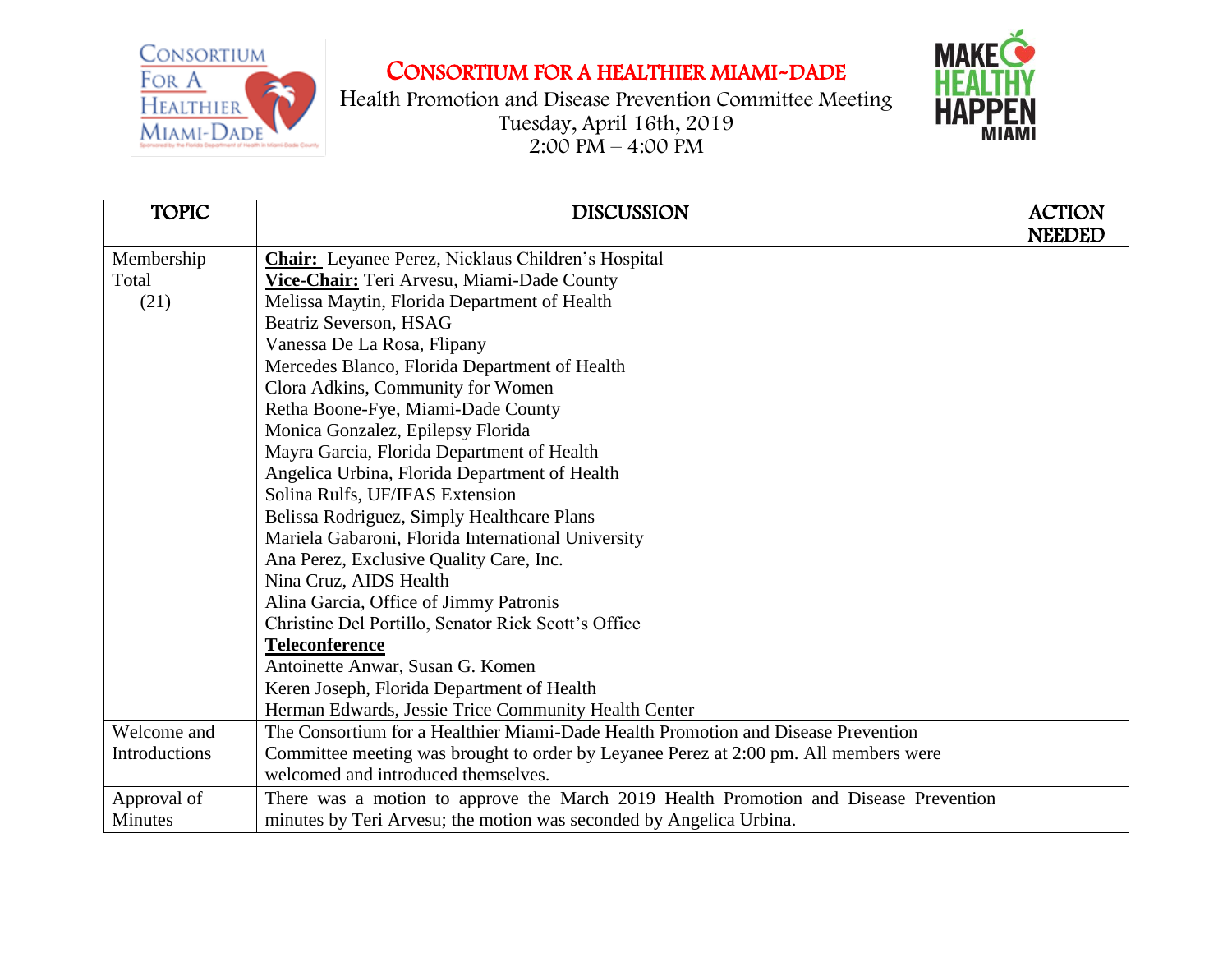

CONSORTIUM FOR A HEALTHIER MIAMI-DADE

Health Promotion and Disease Prevention Committee Meeting Tuesday, April 16th, 2019  $2:00 \text{ P}M - 4:00 \text{ P}M$ 



| <b>Executive Board</b> | Teri Arvesu and Leyanee Perez provided the following updates:<br>$\blacksquare$                               |  |
|------------------------|---------------------------------------------------------------------------------------------------------------|--|
| Updates                | The Executive Board had a presentation about the Walker Tracker app. The board is still                       |  |
|                        | exploring various avenues to address physical activity.                                                       |  |
| Presentation           | Retha Boone-Fye from Miami-Dade County presented on "Mindfulness."<br>$\blacksquare$                          |  |
| Previous Action        | The committee discussed the details of the June committee meeting which will be held at<br>$\blacksquare$     |  |
| Items/Work Plan        | a different location:                                                                                         |  |
| Discussion             | - The June 18 <sup>th</sup> , 2019 meeting will be hosted at Jessie Trice Community Health                    |  |
|                        | System at 5607 NW 27 <sup>th</sup> Ave. Miami, Fl 33142 from 2:00-4:00pm.                                     |  |
|                        | Parking is available in the lot across the street from the building.                                          |  |
| Workgroup              | <b>Journey to Wellness Rx Green Prescription</b>                                                              |  |
| Updates                | Mayra Garcia (Florida Department of Health) provided the following update:                                    |  |
|                        | Green Prescriptions are a free resource for organizations and are available in three<br>п.                    |  |
|                        | languages (English Spanish, Creole). If your organization is interested in partnering and                     |  |
|                        | distributing Green Prescriptions, please contact Melissa Maytin at                                            |  |
|                        | Melissa.Maytin@flhealth.gov.                                                                                  |  |
|                        | - The Health & Wellness Center in Liberty City at the Frederica Wilson and Juanita                            |  |
|                        | Mann Health Center continues to provide free biometric screenings to the                                      |  |
|                        | community. The Health & Wellness is open every Monday from 9:00am-3:00pm                                      |  |
| Partner Updates        | Walk the Talk for Epilepsy 2019 will take place on Saturday, April 27 <sup>th</sup> at Wynwood                |  |
| and Upcoming           | Marketplace (2250 NW 2 <sup>nd</sup> Ave. Miami, FL 33127). Registration is at 8:00am and the                 |  |
| Events                 | walk begins at 9:00am.                                                                                        |  |
|                        | The Mayor's Initiative on Aging: Aging Mastery Workshop 10-week program will take                             |  |
|                        | place on Tuesdays April 30 <sup>th</sup> -July 2 <sup>nd</sup> at the Coral Gables Branch Library from 10:00- |  |
|                        | 11:30am.                                                                                                      |  |
|                        | Exclusive Quality Care, Inc. is group home dedicated to helping people with physical,<br>п                    |  |
|                        | intellectual and/or motor disabilities. For more information, contact:                                        |  |
|                        | anae@exclusivequalitycare.com                                                                                 |  |
|                        | The 5 <sup>th</sup> Annual Behavioral Health Conference is on Tuesday May $14th$ & May $15th$ , 2019.         |  |
|                        | For more information visit: www.drugfreebroward.org/bhc2019.                                                  |  |